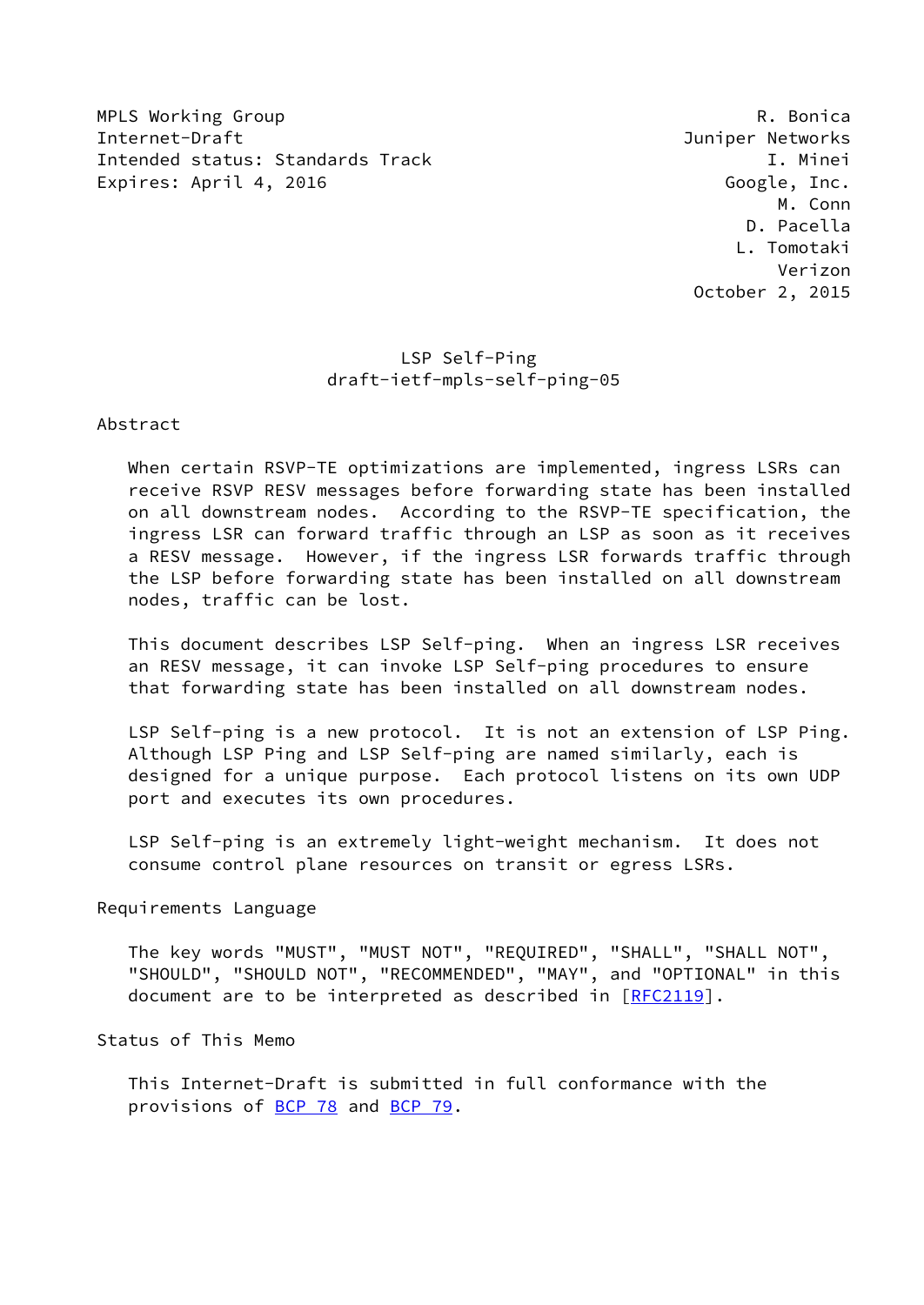## Internet-Draft LSP Self-Ping Cotober 2015

 Internet-Drafts are working documents of the Internet Engineering Task Force (IETF). Note that other groups may also distribute working documents as Internet-Drafts. The list of current Internet- Drafts is at<http://datatracker.ietf.org/drafts/current/>.

 Internet-Drafts are draft documents valid for a maximum of six months and may be updated, replaced, or obsoleted by other documents at any time. It is inappropriate to use Internet-Drafts as reference material or to cite them other than as "work in progress."

This Internet-Draft will expire on April 4, 2016.

Copyright Notice

 Copyright (c) 2015 IETF Trust and the persons identified as the document authors. All rights reserved.

This document is subject to **[BCP 78](https://datatracker.ietf.org/doc/pdf/bcp78)** and the IETF Trust's Legal Provisions Relating to IETF Documents [\(http://trustee.ietf.org/license-info](http://trustee.ietf.org/license-info)) in effect on the date of publication of this document. Please review these documents carefully, as they describe your rights and restrictions with respect to this document. Code Components extracted from this document must include Simplified BSD License text as described in Section 4.e of the Trust Legal Provisions and are provided without warranty as described in the Simplified BSD License.

# Table of Contents

|    |                                 | $\overline{3}$            |
|----|---------------------------------|---------------------------|
|    |                                 | $\overline{4}$            |
| 3. |                                 | $\frac{5}{2}$             |
| 4. | LSP Self Ping Procedures        | 6                         |
| 5. | Bidirectional LSP Procedures    | $\frac{8}{2}$             |
| 6. |                                 | $\underline{8}$           |
|    |                                 | 8                         |
| 8. |                                 | $\frac{8}{2}$             |
| 9. |                                 | 9                         |
|    |                                 |                           |
|    | 10.1. Normative References      | 9                         |
|    | 10.2. Informative References    | <b>10</b>                 |
|    | Appendix A. Rejected Approaches | 10                        |
|    |                                 | $\mathbf{\underline{11}}$ |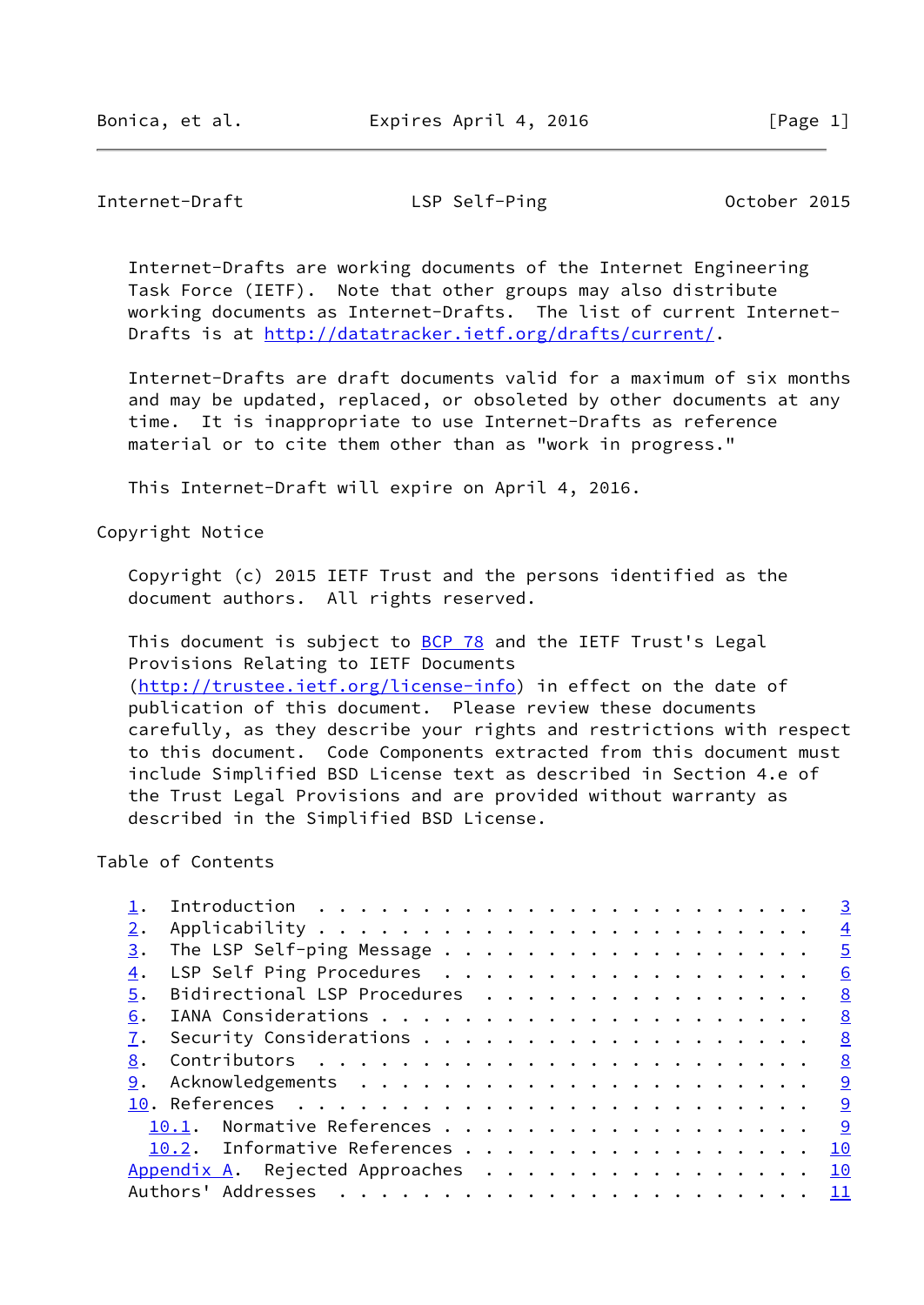Bonica, et al. **Expires April 4, 2016** [Page 2]

<span id="page-2-1"></span>Internet-Draft LSP Self-Ping Cotober 2015

#### <span id="page-2-0"></span>[1](#page-2-0). Introduction

 Ingress Label Switching Routers (LSR) use RSVP-TE [[RFC3209](https://datatracker.ietf.org/doc/pdf/rfc3209)] to establish MPLS Label Switched Paths. The following paragraphs describe RSVP-TE procedures.

 The ingress LSR calculates a path between itself and an egress LSR. The calculated path can be either strictly or loosely routed. Having calculated a path, the ingress LSR constructs an RSVP PATH message. The PATH message includes an Explicit Route Object (ERO) that represents the path between the ingress and egress LSRs.

 The ingress LSR forwards the PATH message towards the egress LSR, following the path defined by the ERO. Each transit LSR that receives the PATH message executes admission control procedures. If the transit LSR admits the LSP, it sends the PATH message downstream, to the next node in the ERO.

 When the egress LSR receives the PATH message, it binds a label to the LSP. The label can be implicit null, explicit null, or non-null. The egress LSR then installs forwarding state (if necessary), and constructs an RSVP RESV message. The RESV message contains a Label Object that includes the label that has been bound to the LSP.

 The egress LSR sends the RESV message upstream towards the ingress LSR. The RESV message visits the same transit LSRs that the PATH message visited, in reverse order. Each transit LSR binds a label to the LSP, updates its forwarding state and updates the RESV message. As a result, the Label Object in the RESV message contains the label that has been bound to the LSP most recently. Finally, the transit LSR sends the RESV message upstream, along the reverse path of the LSP.

 When the ingress LSR receives the RESV message, it installs forwarding state. Once the ingress LSR installs forwarding state it can forward traffic through the LSP.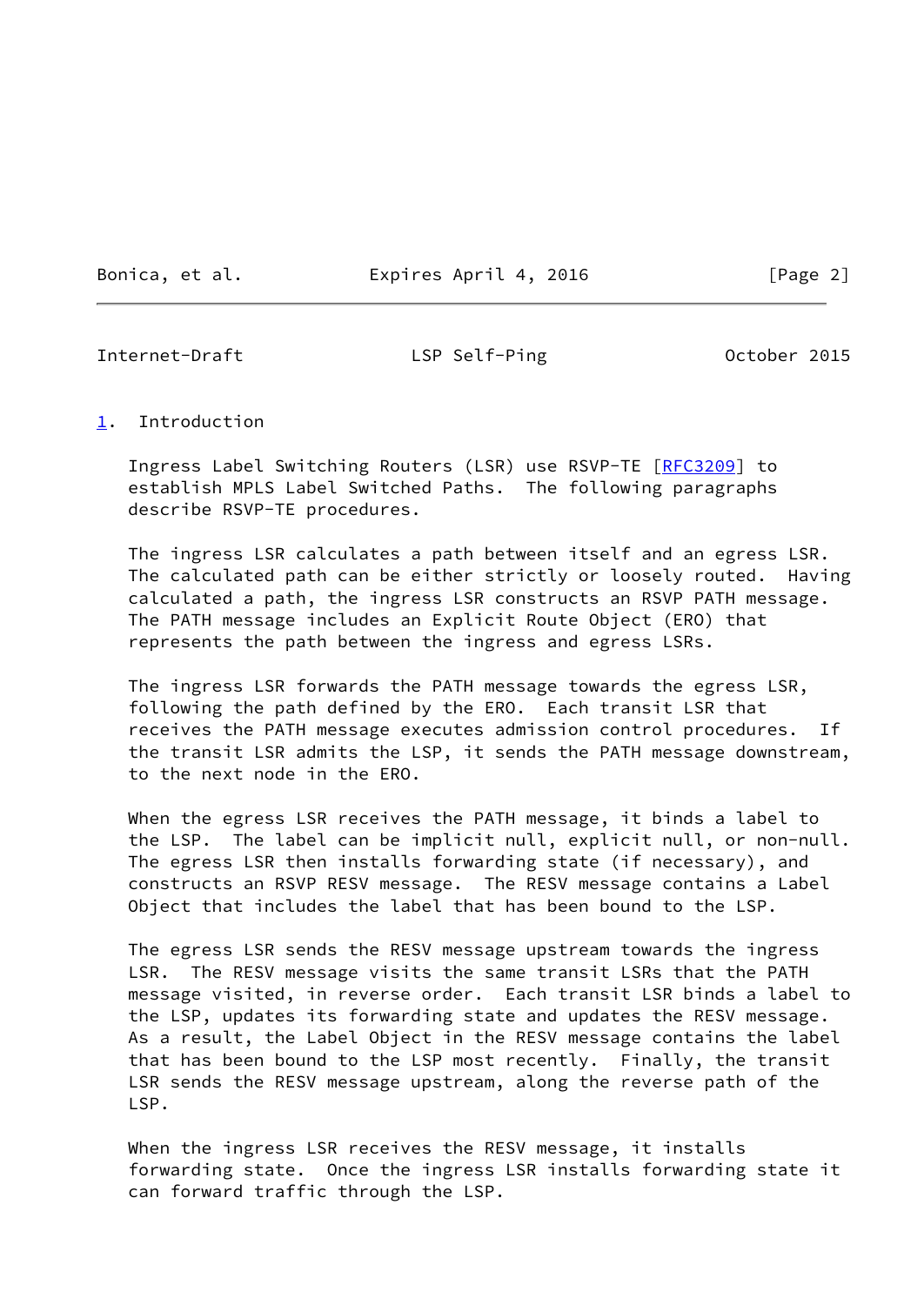Referring to any LSR, [RFC 3209](https://datatracker.ietf.org/doc/pdf/rfc3209) says, ""The node SHOULD be prepared to forward packets carrying the assigned label prior to sending the RESV message". However, [RFC 3209](https://datatracker.ietf.org/doc/pdf/rfc3209) does not strictly require this behavior.

 Some implementations optimize the above-described procedure by allowing LSRs to send RESV messages before installing forwarding state [[RFC6383](https://datatracker.ietf.org/doc/pdf/rfc6383)]. This optimization is desirable, because it allows LSRs to install forwarding state in parallel, thus accelerating the process of LSP signaling and setup. However, this optimization creates a race condition. When the ingress LSR receives a RESV message, some downstream LSRs may have not yet installed forwarding

| Bonica, et al. | Expires April 4, 2016 | [Page 3] |
|----------------|-----------------------|----------|
|----------------|-----------------------|----------|

<span id="page-3-1"></span>Internet-Draft LSP Self-Ping Cotober 2015

 state. If the ingress LSR forwards traffic through the LSP before forwarding state has been installed on all downstream nodes, traffic can be lost.

 This document describes LSP Self-ping. When an ingress LSR receives an RESV message, it can invoke LSP Self-ping procedures to verify that forwarding state has been installed on all downstream nodes. By verifying the installation of downstream forwarding state, the ingress LSR eliminates this particular cause of traffic loss.

 LSP Self-ping is a new protocol. It is not an extension of LSP Ping [\[RFC4379](https://datatracker.ietf.org/doc/pdf/rfc4379)]. Although LSP Ping and LSP Self-ping are named similarly, each is designed for a unique purpose. Each protocol listens on its own UDP port and executes its own procedures.

 LSP Self-ping is an extremely light-weight mechanism. It does not consume control plane resources on transit or egress LSRs.

<span id="page-3-0"></span>[2](#page-3-0). Applicability

LSP Self-ping is applicable in the following scenario:

- o The ingress LSR signals a point-to-point LSP
- o The ingress LSR receives a RESV message
- o The RESV message indicates that all downstream nodes have begun the process of forwarding state installation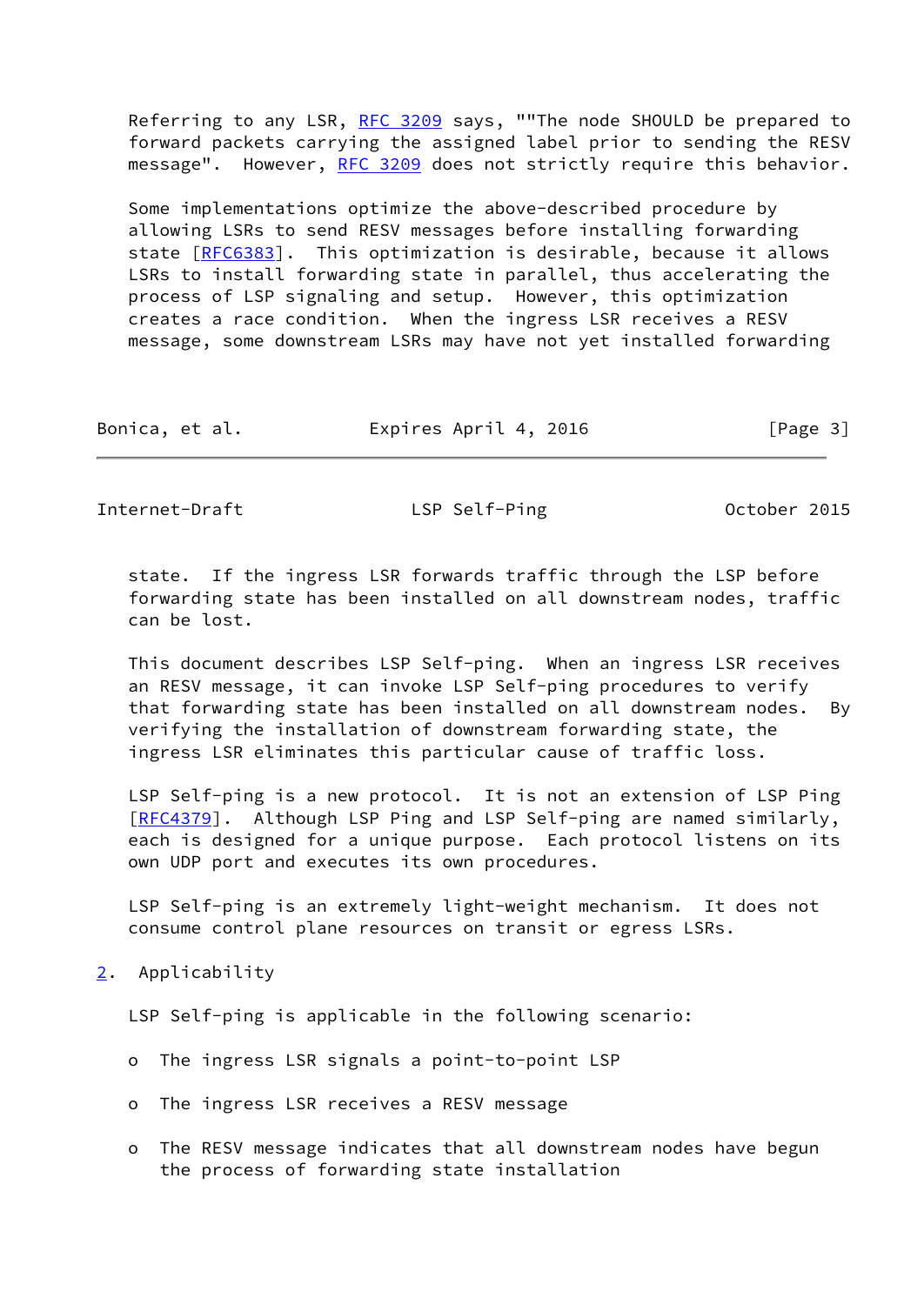- o The RESV message does not guarantee that all downstream nodes have completed the process of forwarding state installation
- o The ingress LSR needs to confirm that all downstream nodes have completed the process for forwarding state installation
- o The ingress LSR does not need to confirm the correctness of downstream forwarding state, because there is a very high likelihood that downstream forwarding state is correct
- o Control plane resources on the egress LSR may be scarce
- o The need to conserve control plane resources on the egress LSR outweighs the need to determine whether downstream forwarding state is correct

 Unlike LSP Ping and S-BFD [[I-D.akiya-bfd-seamless-base](#page-10-2)], LSP Self ping is not a general purpose MPLS OAM mechanism. It cannot reliably determine whether downstream forwarding state is correct. For

|  | Bonica, et al. | Expires April 4, 2016 | [Page 4] |
|--|----------------|-----------------------|----------|
|--|----------------|-----------------------|----------|

<span id="page-4-0"></span>Internet-Draft LSP Self-Ping October 2015

 example, if a downstream LSR installs a forwarding state that causes an LSP to terminate at the wrong node, LSP Self-ping will not detect an error. In another example, if a downstream LSR erroneously forwards a packet without an MPLS label, LSP Self-ping will not detect an error.

 Furthermore, LSP Self-ping fails when either of the following conditions are true:

- o The LSP under test is signaled by the Label Distribution Protocol (LDP) Independent Mode [[RFC5036](https://datatracker.ietf.org/doc/pdf/rfc5036)]
- o Reverse Path Forwarding (RPF) [\[RFC3704](https://datatracker.ietf.org/doc/pdf/rfc3704)] filters are enabled on links that connect the ingress LSR to the egress LSR

While LSP Ping and S-BFD are general purpose OAM mechanisms, they are not applicable in the above described scenario because:

o LSP Ping consumes control plane resources on the egress LSR

 o An S-BFD implementation either consumes control plane resources on the egress LSR or requires special support for S-BFD on the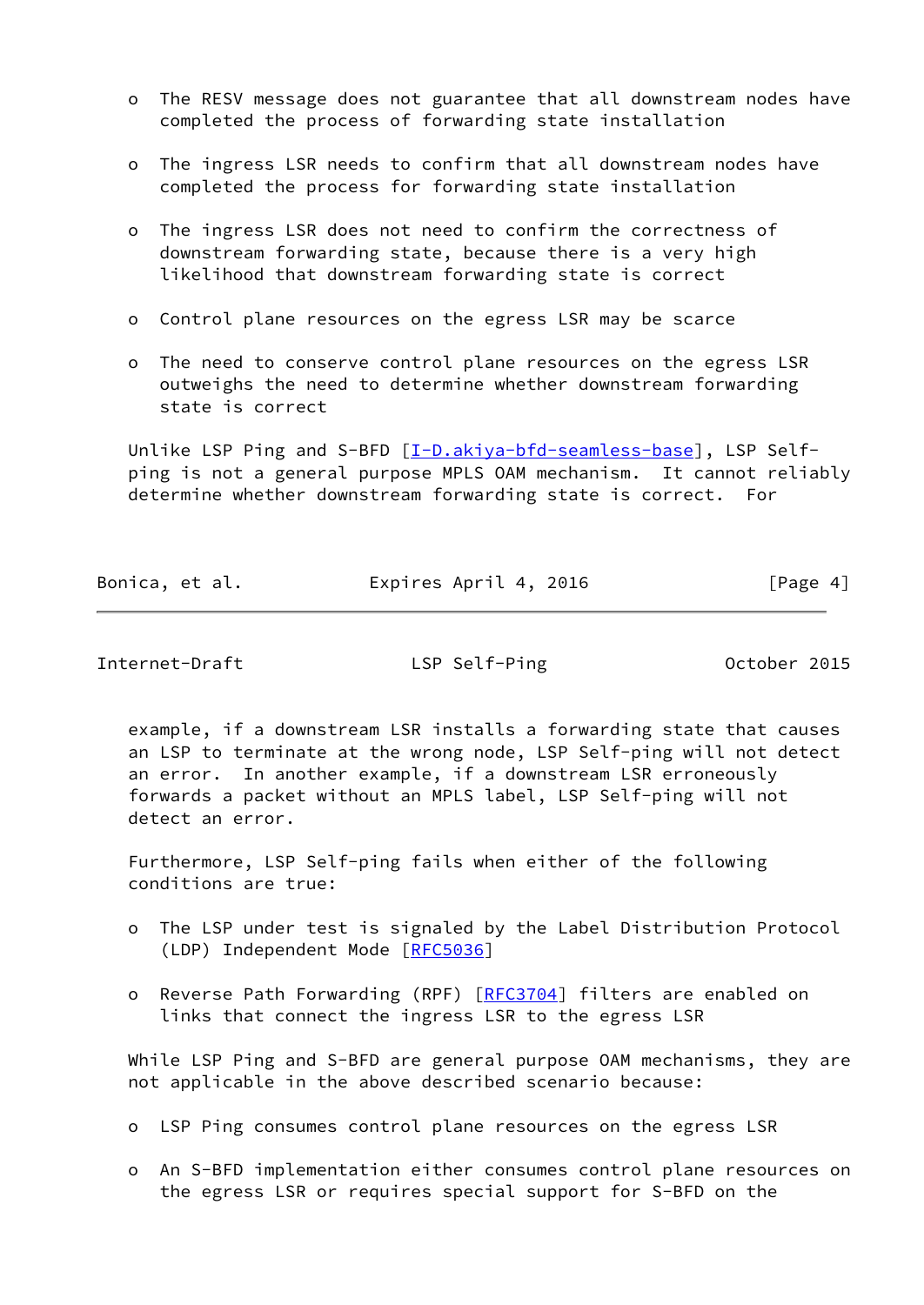forwarding plane.

 By contrast, LSP Self-ping requires nothing from the egress LSR beyond the ability to forward an IP datagram.

 LSP Self-ping's purpose is to determine whether forwarding state has been installed on all downstream LSRs. Its primary constraint is to minimize its impact on egress LSR performance. This functionality is valuable during network convergence events that impact a large number of LSPs.

 Therefore, LSP Self-ping is applicable in the scenario described above, where the LSP is signaled by RSVP, RPF is not enabled, and the need to conserve control plane resources on the egress LSR outweighs the need to determine whether downstream forwarding state is correct.

<span id="page-5-0"></span>[3](#page-5-0). The LSP Self-ping Message

 The LSP Self-ping Message is a User Datagram Protocol (UDP) [\[RFC0768](https://datatracker.ietf.org/doc/pdf/rfc0768)] packet that encapsulates a session ID. If the RSVP messages used to establish the LSP under test were delivered over IPv4 [[RFC0791](https://datatracker.ietf.org/doc/pdf/rfc0791)], the UDP datagram MUST be encapsulated in an IPv4 header. If the RSVP messages used to establish the LSP were delivered over IPv6 [\[RFC2460](https://datatracker.ietf.org/doc/pdf/rfc2460)], the UDP datagram MUST be encapsulated in an IPv6 header.

In either case:

| Expires April 4, 2016<br>Bonica, et al. | [Page 5] |
|-----------------------------------------|----------|
|-----------------------------------------|----------|

<span id="page-5-1"></span>

| LSP Self-Ping<br>Internet-Draft | October 2015 |  |
|---------------------------------|--------------|--|
|---------------------------------|--------------|--|

- o The IP Source Address MAY be configurable. By default, it MUST be the address of the egress LSR
- o The IP Destination Address MUST be the address of the ingress LSR
- o The IP Time to Live (TTL) / Hop Count MAY be configurable. By default, it MUST be 255
- o The IP DSCP MAY be configurable. By default, it MUST be CS6 (Ox48) [[RFC4594](https://datatracker.ietf.org/doc/pdf/rfc4594)]
- o The UDP Source Port MUST be selected from the dynamic range (49152-65535) [\[RFC6335](https://datatracker.ietf.org/doc/pdf/rfc6335)]
- o The UDP Destination Port MUST be lsp-self-ping (8503) [\[IANA.PORTS\]](#page-10-3)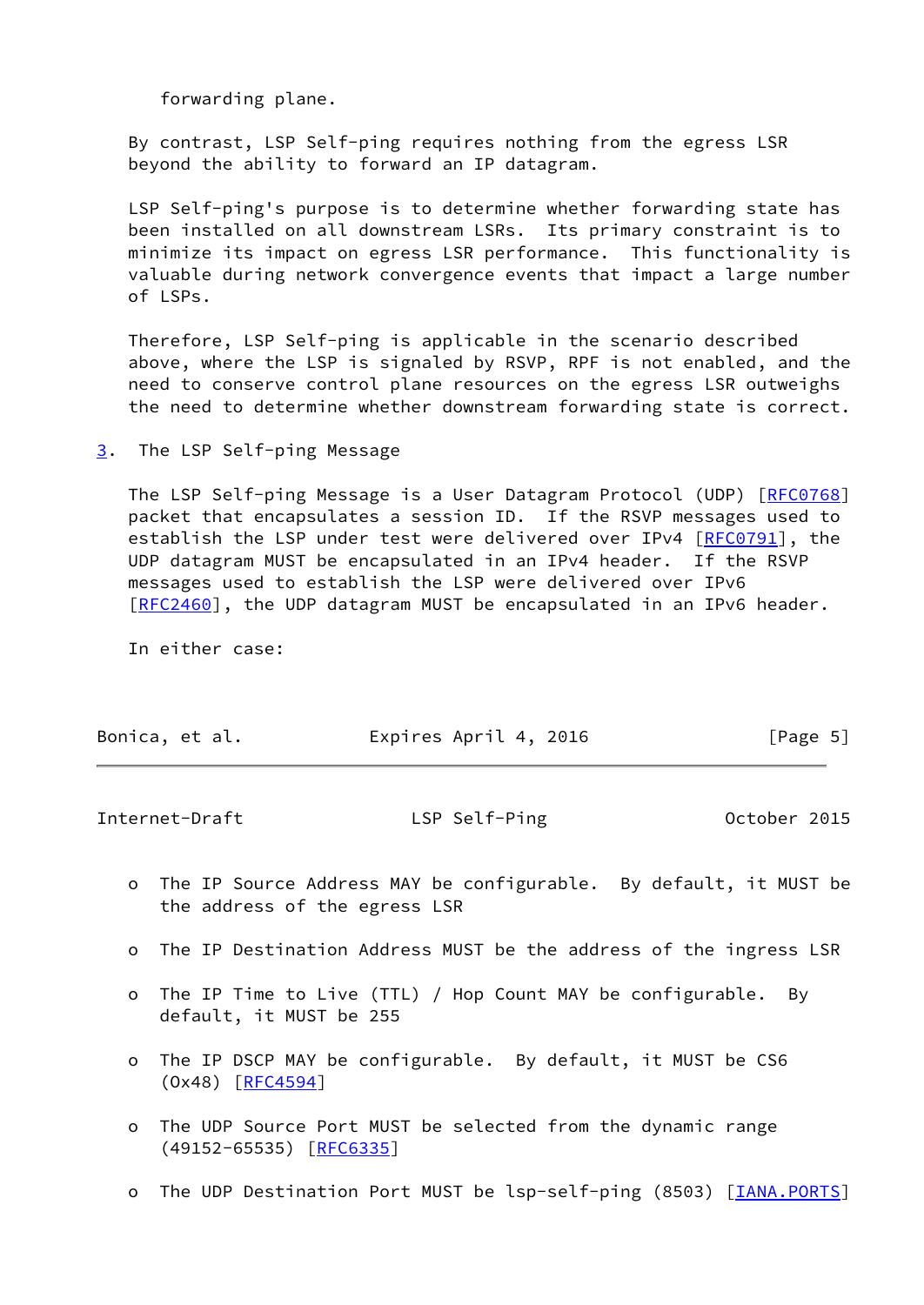UDP packet contents have the following format:

 $0$  1 2 3 0 1 2 3 4 5 6 7 8 9 0 1 2 3 4 5 6 7 8 9 0 1 2 3 4 5 6 7 8 9 0 1 +-+-+-+-+-+-+-+-+-+-+-+-+-+-+-+-+-+-+-+-+-+-+-+-+-+-+-+-+-+-+-+-+ | Session-ID | | (64 bits) | +-+-+-+-+-+-+-+-+-+-+-+-+-+-+-+-+-+-+-+-+-+-+-+-+-+-+-+-+-+-+-+-+

#### LSP Self-ping Message

 The Session-ID is a 64-bit field that associates an LSP Self-ping message with an LSP Self-ping session.

<span id="page-6-0"></span>[4](#page-6-0). LSP Self Ping Procedures

 In order to verify that an LSP is ready to carry traffic, the ingress LSR creates a short-lived LSP Self-ping session. All session state is maintained locally on the ingress LSR. Session state includes the following information:

- o Session-ID: A 64-bit number that identifies the LSP Self-ping session
- o Retry Counter: The maximum number of times that the ingress LSR probes the LSP before terminating the LSP Self-ping session. The initial value of this variable is determined by configuration.
- o Retry Timer: The number of milliseconds that the LSR waits after probing the LSP. The initial value of this variable is determined by configuration.

| Bonica, et al. | Expires April 4, 2016 | [Page 6] |
|----------------|-----------------------|----------|
|----------------|-----------------------|----------|

Internet-Draft LSP Self-Ping Cotober 2015

 o Status: A boolean variable indicating the completion status of the LSP Self-ping session. The initial value of this variable is FALSE.

 Implementations MAY represent the above mentioned information in any format that is convenient to them.

The ingress LSR executes the following procedure until Status equals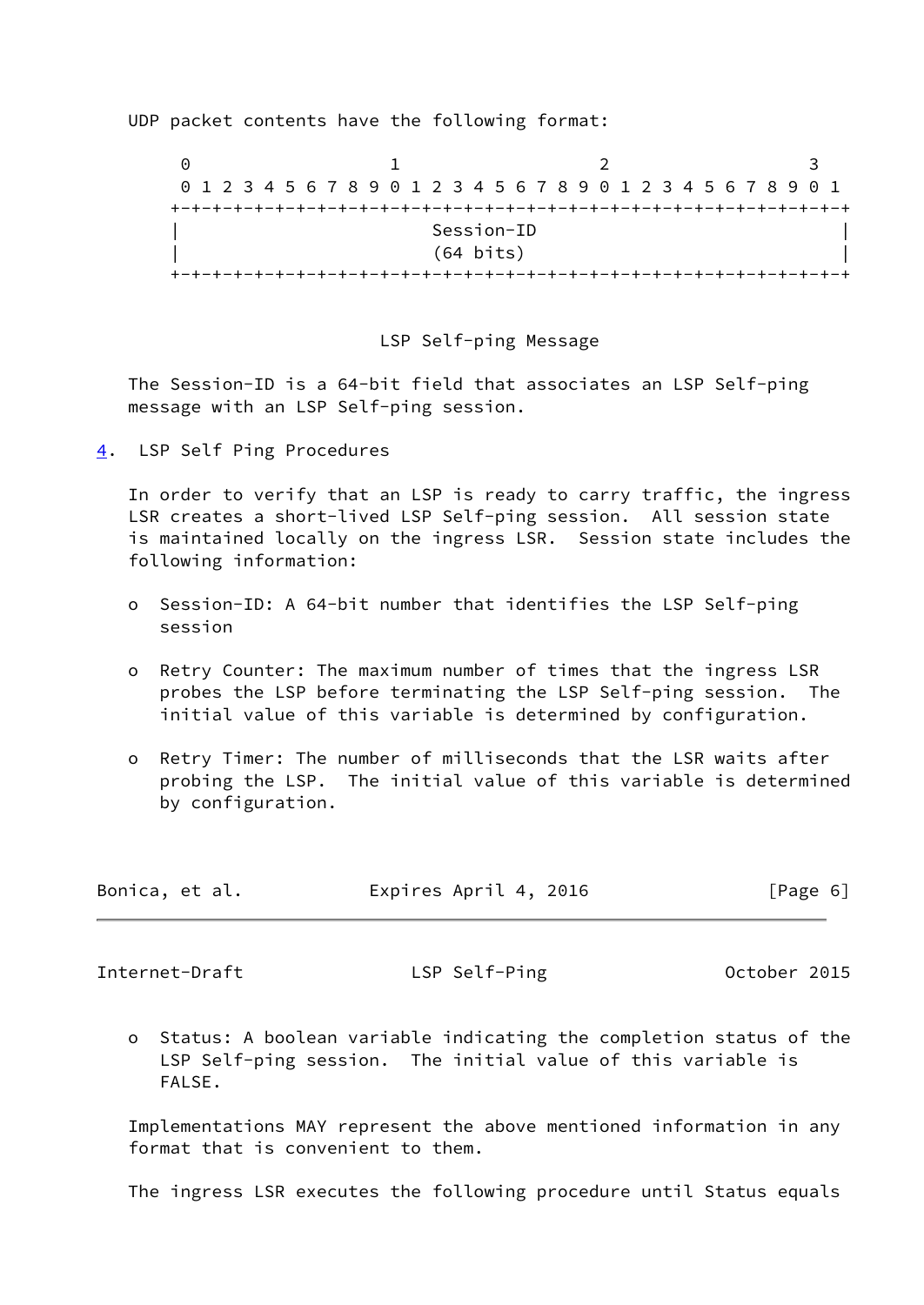TRUE or Retry Counter equals zero:

- o Format a LSP Self-ping message.
- o Set the Session-ID in the LSP Self-ping message to the Session-ID mentioned above
- o Send the LSP Self-ping message through the LSP under test
- o Set a timer to expire in Retry Timer milliseconds
- o Wait until either an LSP Self-ping message associated with the session returns or the timer expires. If an LSP Self-ping message associated with the session returns, set Status to TRUE. Otherwise, decrement the Retry Counter. Optionally, increase the value of Retry Timer according to an appropriate back off algorithm.

 In the process described above, the ingress LSR addresses an LSP Self-ping message to itself and forwards that message through the LSP under test. If forwarding state has been installed on all downstream LSRs, the egress LSR receives the LSP Self-ping message and determines that it is addressed to the ingress LSR. So, the egress LSR forwards LSP Self-ping message back to the ingress LSR, exactly as it would forward any other IP packet.

 The LSP Self-ping message can arrive at the egress LSR with or without an MPLS header, depending on whether the LSP under test executes penultimate hop-popping procedures. If the LSP Self-ping message arrives at the egress LSR with an MPLS header, the egress LSR removes that header.

 If the egress LSR's most preferred route to the ingress LSR is through an LSP, the egress LSR forwards the LSP Self-ping message through that LSP. However, if the egress LSR's most preferred route to the ingress LSR is not through an LSP, the egress LSR forwards the LSP Self-ping message without MPLS encapsulation.

 When an LSP Self-ping session terminates, it returns its completion status to the invoking protocol. For example, if RSVP-TE invokes LSP

| Bonica, et al. | Expires April 4, 2016 | [Page 7] |
|----------------|-----------------------|----------|
|----------------|-----------------------|----------|

<span id="page-7-0"></span>Internet-Draft LSP Self-Ping October 2015

Self-ping as part of the LSP set-up procedure, LSP Self-ping returns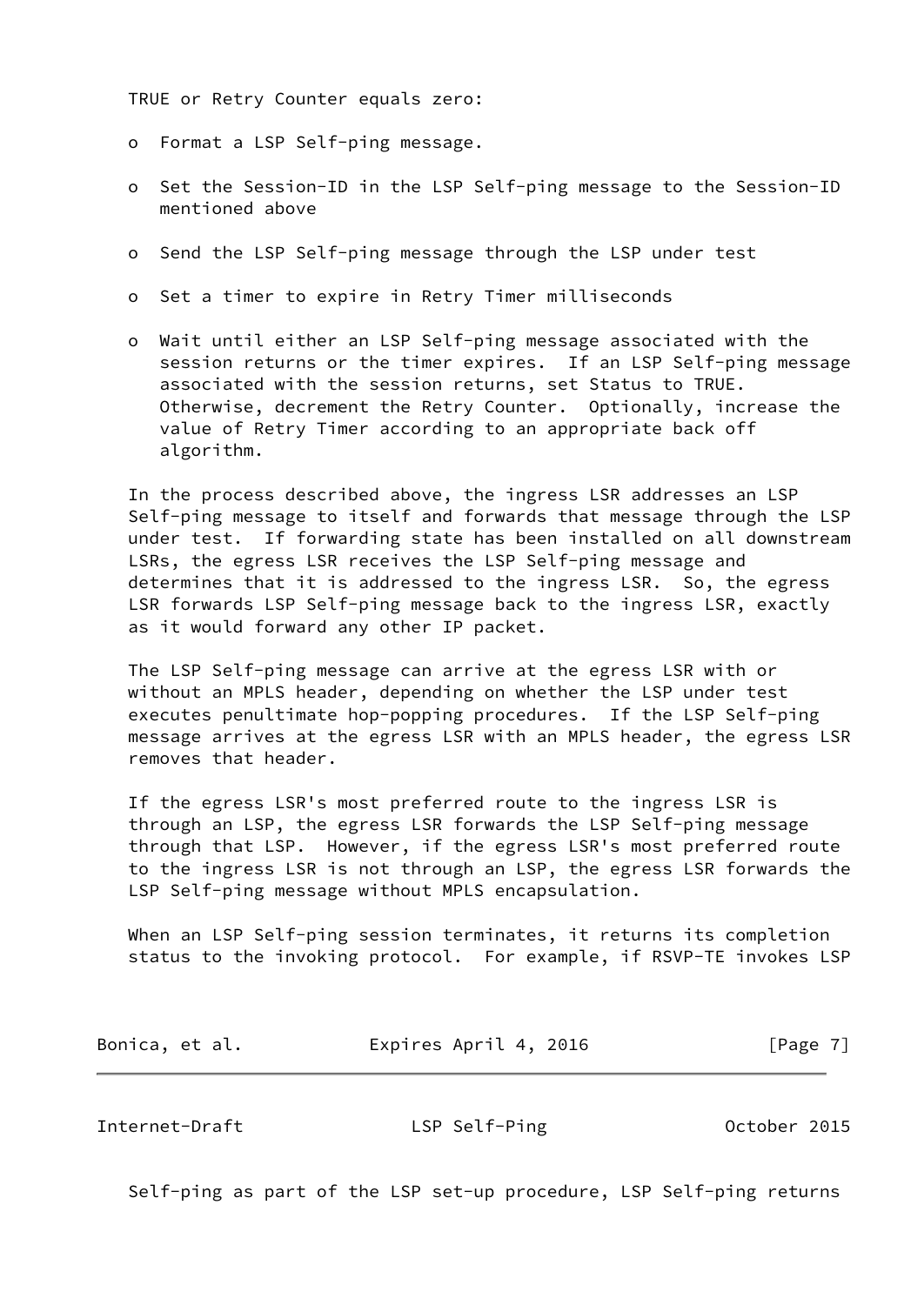its completion status to RSVP-TE.

<span id="page-8-0"></span>[5](#page-8-0). Bidirectional LSP Procedures

 A bidirectional LSP has an active side and a passive side. The active side calculates the ERO and signals the LSP in the forward direction. The passive side reverses the ERO and signals the LSP in the reverse direction.

When LSP Self-ping is applied to a bidirectional LSP:

- o The active side calculates ERO, signals LSP and runs LSP Self-ping
- o The Passive side reverses ERO, signals LSP and runs another instance of LSP Self-ping
- o Neither side forwards traffic through the LSP until local LSP Self-ping returns TRUE

 The two LSP Self-ping sessions, mentioned above, are independent of one another. They are not required to have the same Session-ID. Each endpoint can forward traffic through the LSP as soon as the its local LSP Self-ping returns TRUE. Endpoints are not required to wait until both LSP Self-ping sessions have returned TRUE.

<span id="page-8-1"></span>[6](#page-8-1). IANA Considerations

IANA has assigned UDP Port Number 8503 [\[IANA.PORTS](#page-10-3)] for use by LSP Self-ping.

<span id="page-8-2"></span>[7](#page-8-2). Security Considerations

 LSP Self-ping messages are easily forged. Therefore, an attacker can send the ingress LSR a forged LSP Self-ping message, causing the ingress LSR to terminate the LSP Self-ping session prematurely. In order to mitigate these threats, implementations SHOULD NOT assign Session-ID's in a predictable manner. Furthermore, operators SHOULD filter LSP Self-ping packets at network ingress points.

### <span id="page-8-3"></span>[8](#page-8-3). Contributors

The following individuals contributed significantly to this document:

Mark Wygant

Verizon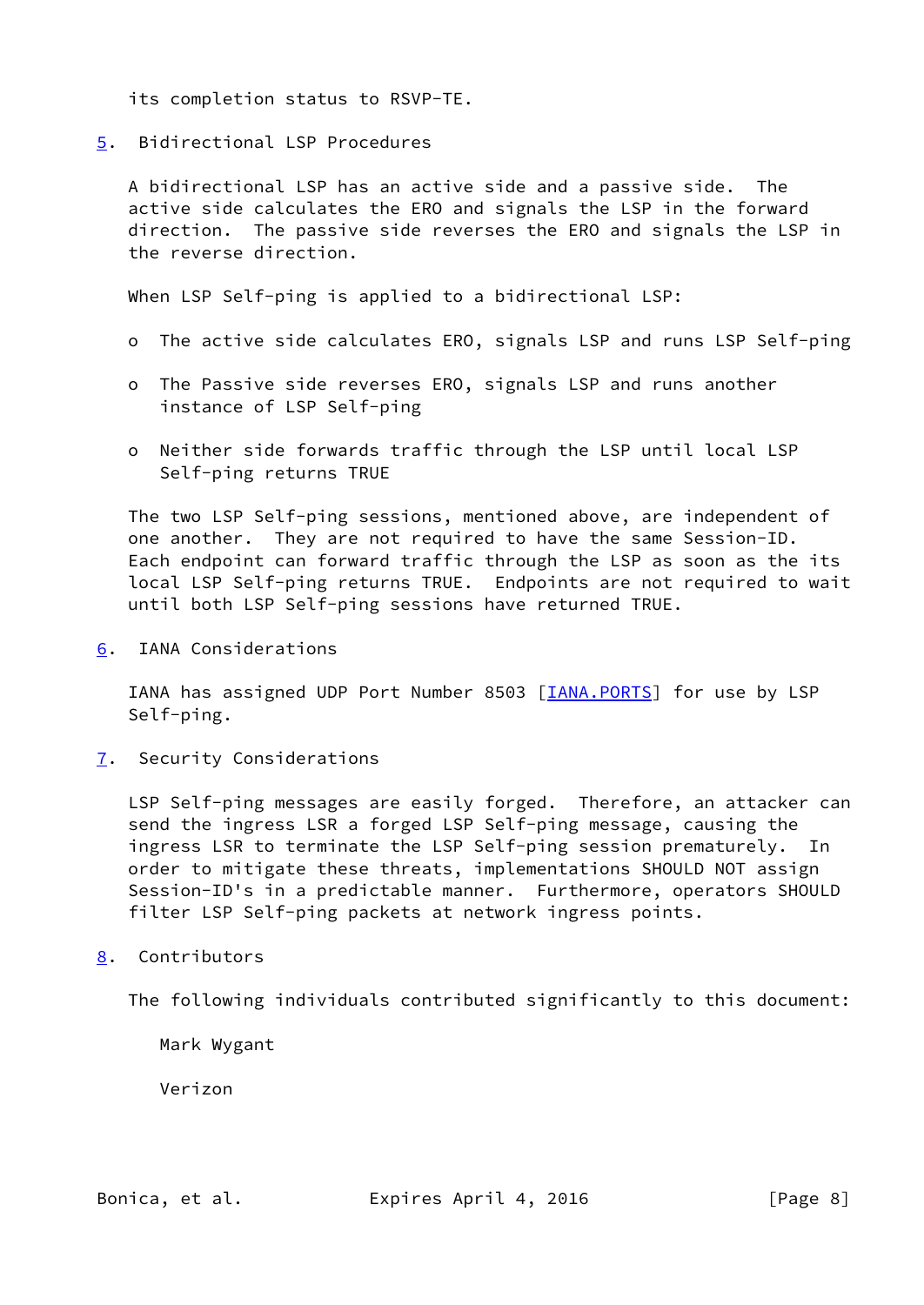<span id="page-9-1"></span>Internet-Draft LSP Self-Ping October 2015

mark.wygant@verizon.com

Ravi Torvi

Juniper Networks

rtorvi@juniper.net

<span id="page-9-0"></span>[9](#page-9-0). Acknowledgements

 Thanks to Yakov Rekhter, Ravi Singh, Eric Rosen, Eric Osborne, Greg Mirsky and Nobo Akiya for their contributions to this document.

- <span id="page-9-2"></span>[10.](#page-9-2) References
- <span id="page-9-3"></span>[10.1](#page-9-3). Normative References
	- [RFC0768] Postel, J., "User Datagram Protocol", STD 6, [RFC 768](https://datatracker.ietf.org/doc/pdf/rfc768), DOI 10.17487/RFC0768, August 1980, <[http://www.rfc-editor.org/info/rfc768>](http://www.rfc-editor.org/info/rfc768).
	- [RFC0791] Postel, J., "Internet Protocol", STD 5, [RFC 791](https://datatracker.ietf.org/doc/pdf/rfc791), DOI 10.17487/RFC0791, September 1981, <[http://www.rfc-editor.org/info/rfc791>](http://www.rfc-editor.org/info/rfc791).
	- [RFC2119] Bradner, S., "Key words for use in RFCs to Indicate Requirement Levels", [BCP 14](https://datatracker.ietf.org/doc/pdf/bcp14), [RFC 2119](https://datatracker.ietf.org/doc/pdf/rfc2119), DOI 10.17487/RFC2119, March 1997, <<http://www.rfc-editor.org/info/rfc2119>>.
	- [RFC2460] Deering, S. and R. Hinden, "Internet Protocol, Version 6 (IPv6) Specification", [RFC 2460](https://datatracker.ietf.org/doc/pdf/rfc2460), DOI 10.17487/RFC2460, December 1998, <<http://www.rfc-editor.org/info/rfc2460>>.
	- [RFC3209] Awduche, D., Berger, L., Gan, D., Li, T., Srinivasan, V., and G. Swallow, "RSVP-TE: Extensions to RSVP for LSP Tunnels", [RFC 3209](https://datatracker.ietf.org/doc/pdf/rfc3209), DOI 10.17487/RFC3209, December 2001, <<http://www.rfc-editor.org/info/rfc3209>>.
	- [RFC3704] Baker, F. and P. Savola, "Ingress Filtering for Multihomed Networks", [BCP 84](https://datatracker.ietf.org/doc/pdf/bcp84), [RFC 3704](https://datatracker.ietf.org/doc/pdf/rfc3704), DOI 10.17487/RFC3704, March 2004, [<http://www.rfc-editor.org/info/rfc3704](http://www.rfc-editor.org/info/rfc3704)>.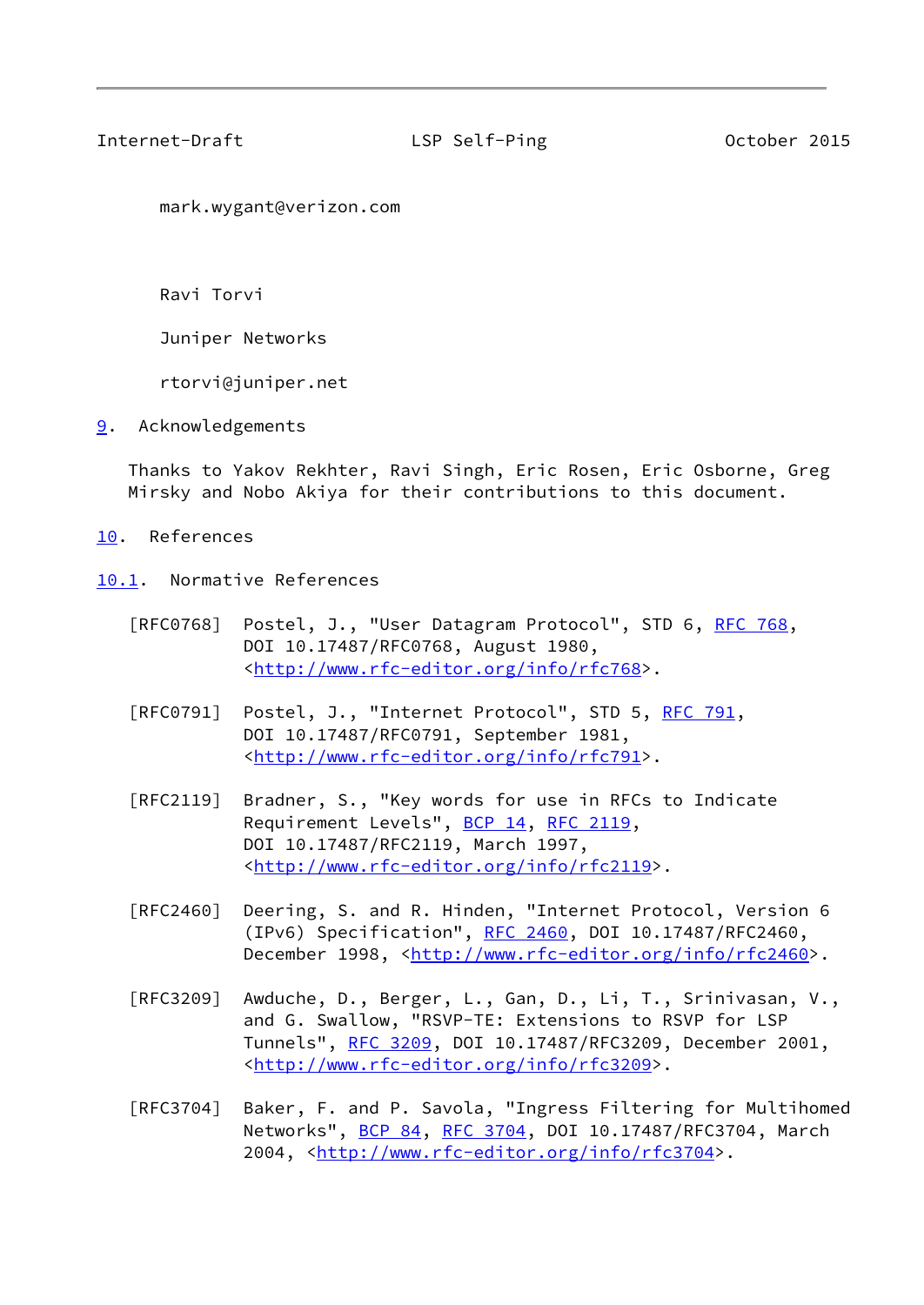<span id="page-10-1"></span>Internet-Draft LSP Self-Ping October 2015

- [RFC4379] Kompella, K. and G. Swallow, "Detecting Multi-Protocol Label Switched (MPLS) Data Plane Failures", [RFC 4379,](https://datatracker.ietf.org/doc/pdf/rfc4379) DOI 10.17487/RFC4379, February 2006, <<http://www.rfc-editor.org/info/rfc4379>>.
- [RFC5036] Andersson, L., Ed., Minei, I., Ed., and B. Thomas, Ed., "LDP Specification", [RFC 5036](https://datatracker.ietf.org/doc/pdf/rfc5036), DOI 10.17487/RFC5036, October 2007, [<http://www.rfc-editor.org/info/rfc5036](http://www.rfc-editor.org/info/rfc5036)>.
- [RFC6335] Cotton, M., Eggert, L., Touch, J., Westerlund, M., and S. Cheshire, "Internet Assigned Numbers Authority (IANA) Procedures for the Management of the Service Name and Transport Protocol Port Number Registry", [BCP 165](https://datatracker.ietf.org/doc/pdf/bcp165), [RFC 6335,](https://datatracker.ietf.org/doc/pdf/rfc6335) DOI 10.17487/RFC6335, August 2011, <<http://www.rfc-editor.org/info/rfc6335>>.
- <span id="page-10-0"></span>[10.2](#page-10-0). Informative References

<span id="page-10-2"></span>[I-D.akiya-bfd-seamless-base]

 Akiya, N., Pignataro, C., Ward, D., Bhatia, M., and J. Networks, "Seamless Bidirectional Forwarding Detection (S-BFD)", [draft-akiya-bfd-seamless-base-03](https://datatracker.ietf.org/doc/pdf/draft-akiya-bfd-seamless-base-03) (work in progress), April 2014.

### <span id="page-10-3"></span>[IANA.PORTS]

 IANA, "Service Name and Transport Protocol Port Number Registry", <[http://www.iana.org/assignments/](http://www.iana.org/assignments/service-names-port-numbers/service-names-port-numbers.txt) [service-names-port-numbers/](http://www.iana.org/assignments/service-names-port-numbers/service-names-port-numbers.txt) [service-names-port-numbers.txt](http://www.iana.org/assignments/service-names-port-numbers/service-names-port-numbers.txt)>.

- [RFC4594] Babiarz, J., Chan, K., and F. Baker, "Configuration Guidelines for DiffServ Service Classes", [RFC 4594](https://datatracker.ietf.org/doc/pdf/rfc4594), DOI 10.17487/RFC4594, August 2006, <<http://www.rfc-editor.org/info/rfc4594>>.
- [RFC6383] Shiomoto, K. and A. Farrel, "Advice on When It Is Safe to Start Sending Data on Label Switched Paths Established Using RSVP-TE", [RFC 6383,](https://datatracker.ietf.org/doc/pdf/rfc6383) DOI 10.17487/RFC6383, September 2011, [<http://www.rfc-editor.org/info/rfc6383](http://www.rfc-editor.org/info/rfc6383)>.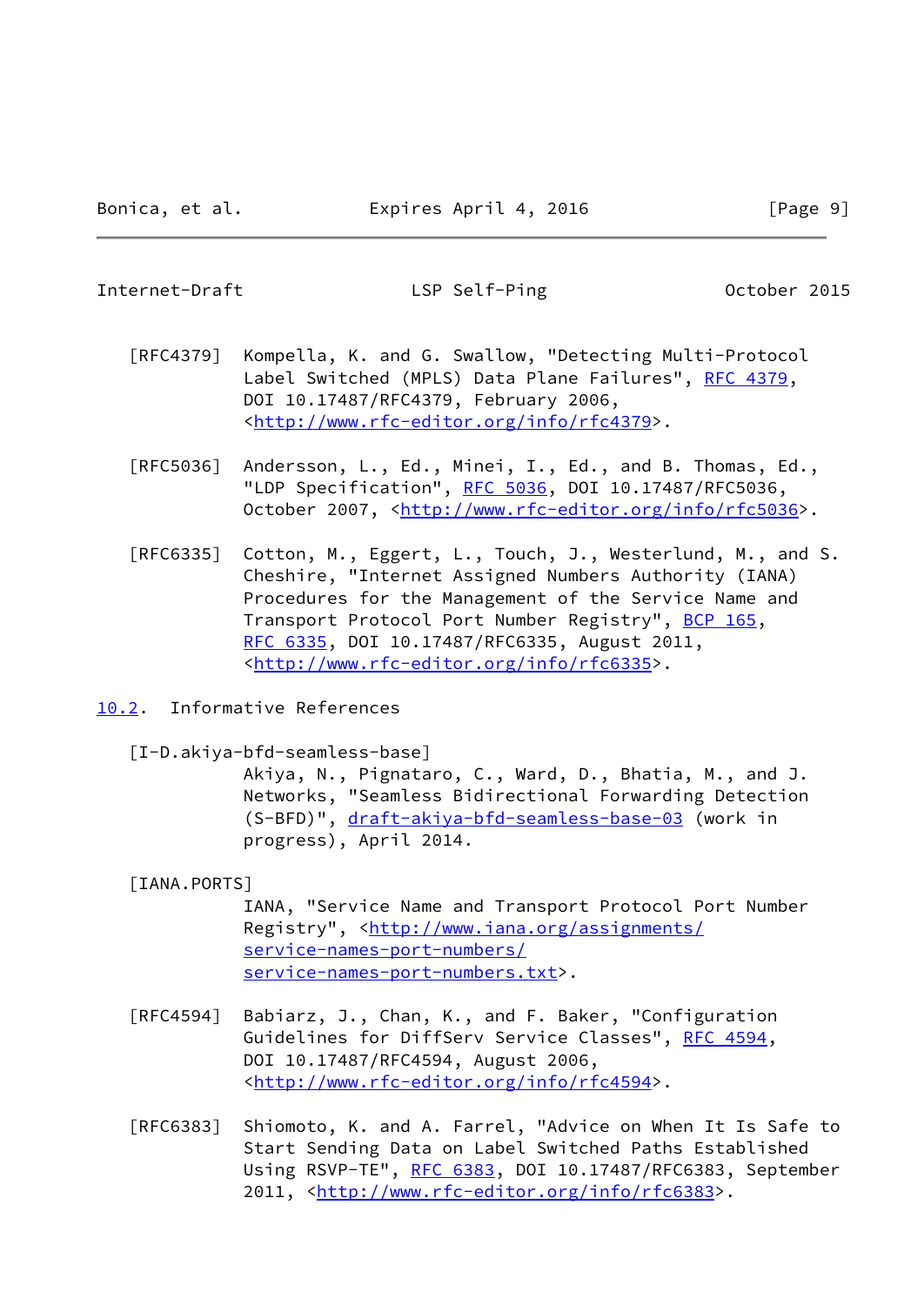#### <span id="page-11-0"></span>[Appendix A.](#page-11-0) Rejected Approaches

 In a rejected approach, the ingress LSR uses LSP-Ping to verify LSP readiness. This approach was rejected for the following reasons.

 While an ingress LSR can control its control plane overhead due to LSP Ping, an egress LSR has no such control. This is because each ingress LSR can, on its own, control the rate of the LSP Ping

| Bonica, et al. | Expires April 4, 2016 | [Page 10] |
|----------------|-----------------------|-----------|
|                |                       |           |

<span id="page-11-1"></span>Internet-Draft LSP Self-Ping October 2015

 originated by the LSR, while an egress LSR must respond to all the LSP Pings originated by various ingresses. Furthermore, when an MPLS Echo Request reaches an egress LSR it is sent to the control plane of the egress LSR, which makes egress LSR processing overhead of LSP Ping well above the overhead of its data plane (MPLS/IP forwarding). These factors make LSP Ping problematic as a tool for detecting LSP readiness to carry traffic when dealing with a large number of LSPs.

 By contrast, LSP Self-ping does not consume any control plane resources at the egress LSR, and relies solely on the data plane of the egress LSR, making it more suitable as a tool for checking LSP readiness when dealing with a large number of LSPs.

 In another rejected approach, the ingress LSR does not verify LSP readiness. Instead, it sets a timer when it receives an RSVP RESV message and does not forward traffic through the LSP until the timer expires. This approach was rejected because it is impossible to determine the optimal setting for this timer. If the timer value is set too low, it does not prevent black-holing. If the timer value is set too high, it slows down the process of LSP signalling and setup.

 Moreover, the above-mentioned timer is configured on a per-router basis. However, its optimum value is determined by a network-wide behavior. Therefore, changes in the network could require changes to the value of the timer, making the optimal setting of this timer a moving target.

Authors' Addresses

 Ron Bonica Juniper Networks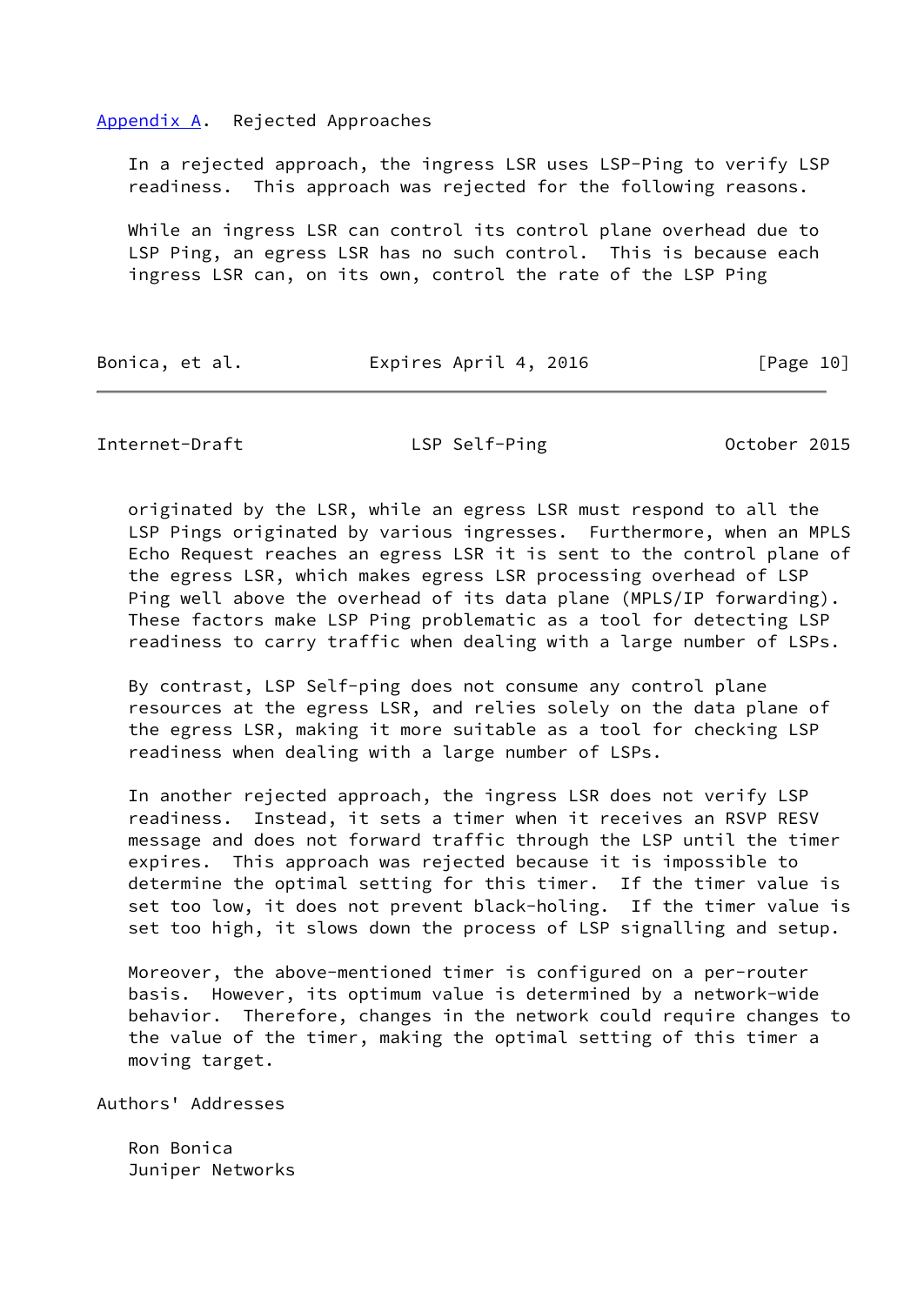Email: rbonica@juniper.net

 Ina Minei Google, Inc. 1600 Amphitheatre Parkway Mountain View, CA 94043 U.S.A.

Email: inaminei@google.com

 Michael Conn Verizon

Email: michael.e.conn@verizon.com

| Bonica, et al. | Expires April 4, 2016 | [Page 11]    |
|----------------|-----------------------|--------------|
| Internet-Draft | LSP Self-Ping         | October 2015 |

 Dante Pacella Verizon

Email: dante.j.pacella@verizon.com

 Luis Tomotaki Verizon

Email: luis.tomotaki@verizon.com